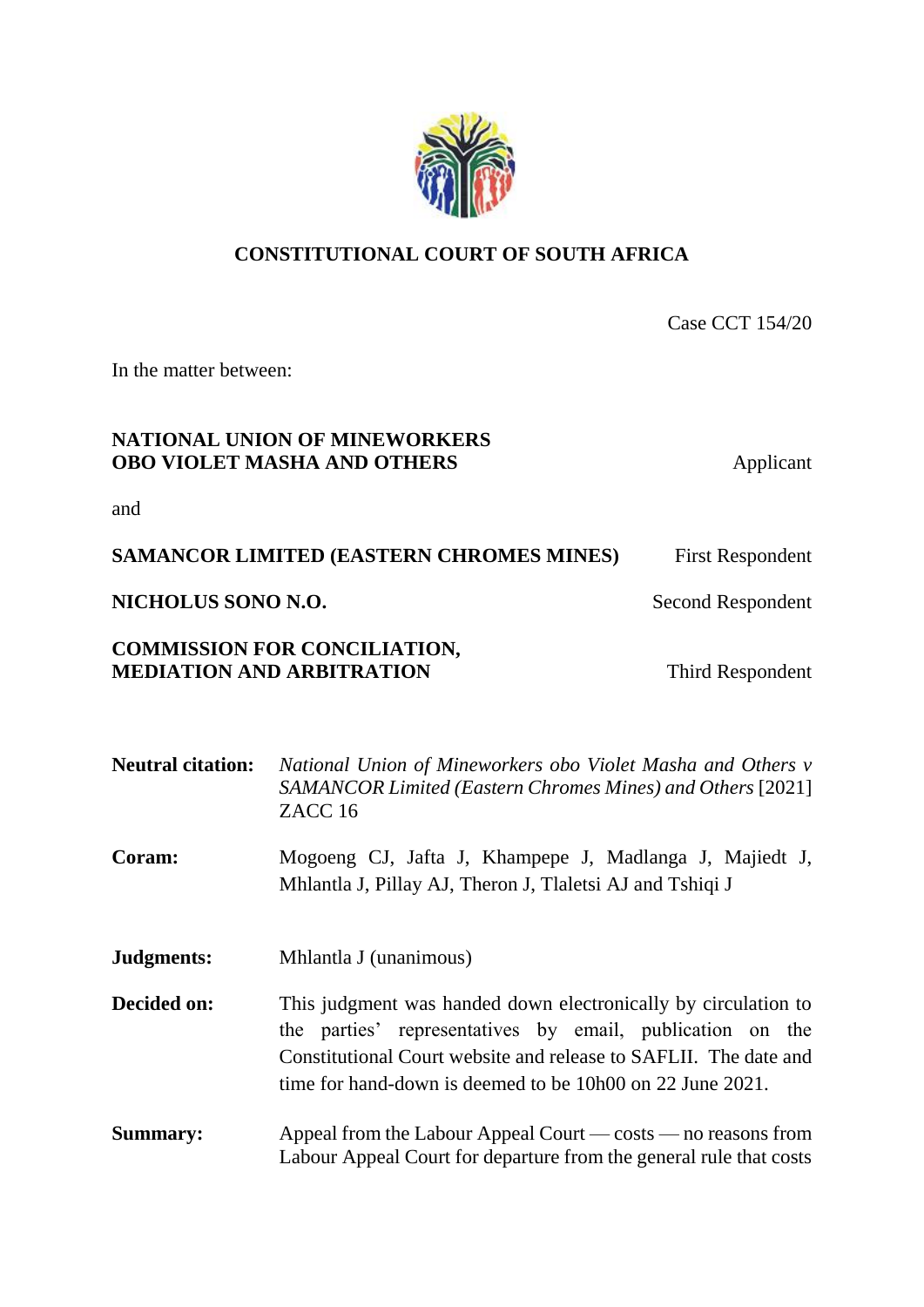follow the result does not apply in labour matters — appeal on costs upheld and costs orders set aside

### **ORDER**

On appeal from the Labour Appeal Court, Johannesburg:

- 1. Condonation is granted.
- 2. Leave to appeal on the merits is refused.
- 3. Leave to appeal against the costs orders of the Labour Appeal Court is granted.
- 4. The appeal against the costs orders of the Labour Appeal Court is upheld.
- 5. The costs orders granted by the Labour Appeal Court are set aside.
- 6. No order as to costs is made in relation to the proceedings in this Court.

### **JUDGMENT**

MHLANTLA J (Mogoeng CJ, Jafta J, Khampepe J, Madlanga J, Majiedt J, Pillay AJ, Theron J, Tlaletsi AJ and Tshiqi J concurring):

### *Introduction*

 $\overline{a}$ 

 $\lceil 1 \rceil$ This is an application for leave to appeal against a judgment and order of the Labour Appeal Court.<sup>1</sup> That Court upheld an appeal against a decision of the Labour Court with costs.<sup>2</sup>

<sup>1</sup> *Samancor Limited (Eastern Chrome Mines) v Commission for Conciliation, Mediation and Arbitration Limpopo* [2020] ZALAC 17; (2020) 41 ILJ 2135 (LAC) (Labour Appeal Court judgment).

<sup>&</sup>lt;sup>2</sup> Samancor Limited (Eastern Chrome Mines) v Commission for Conciliation, Mediation and Arbitration [2018] ZALCJHB 435 (LC) (Labour Court judgment).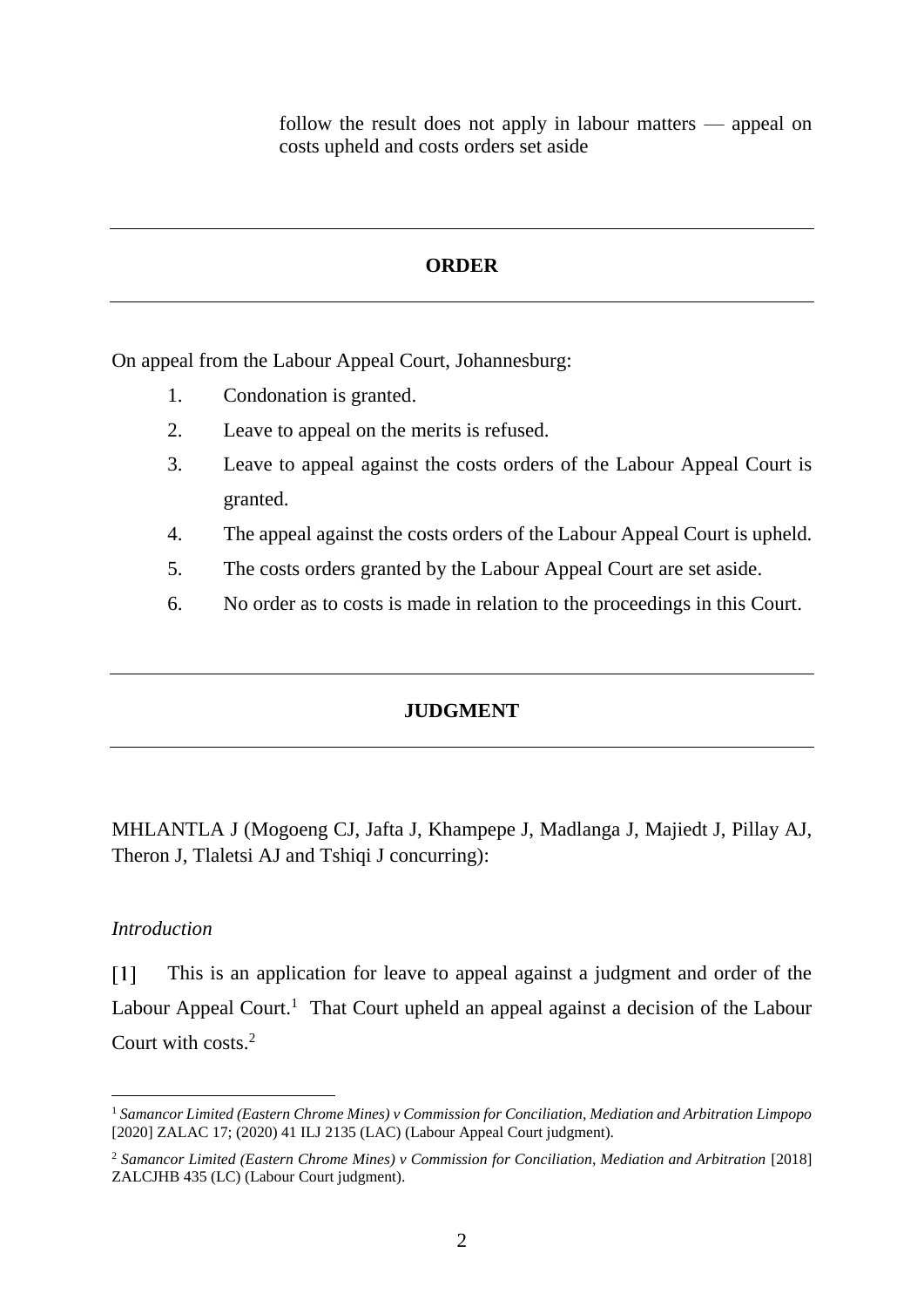MHLANTLA J

## *Background facts*

 $\lceil 2 \rceil$ The National Union of Mineworkers (the applicant) is acting on behalf of five of its members, namely, Ms Violet Masha, Mr Vincent Pholwane, Mr Nkipilili Siqalane, Mr Father Mhlongo, and Mr Moses Khoza. These members were employed by SAMANCOR Limited (Eastern Chromes Mines), the first respondent, until their dismissal.

On 19 October 2015, Mr Madikwane, the mine overseer, visited the North 8  $\lceil 3 \rceil$ North Tip section of the first respondent's mine. He found five employees (the five members listed above) working under unsafe conditions. They had failed to install a temporary support and a safety net before drilling in the area. At the time, one of the team members, Ms Maseko, was not present as she had been sent by one of the five employees to fetch explosives that would be used when the site was ready. Mr Madikwane verbally instructed the team to stop working in those unsafe conditions and further instructed them to install the safety measures before continuing to work. He left the site, and a few minutes later, heard the sound of the drilling machine. Upon his return, he found two of the employees still working under unsafe conditions whilst the other three were watching. Mr Madikwane then issued a written instruction to the crew to stop working until it was safe to do so.

 $\lceil 4 \rceil$ A few days later, Mr Madikwane returned to the site and discovered that nothing had changed, as the employees had continued to work notwithstanding his written instruction. The five employees were charged with misconduct for failing to comply with a verbal and written instruction issued by their supervisor. Following a disciplinary inquiry, they were found guilty of misconduct and dismissed.

3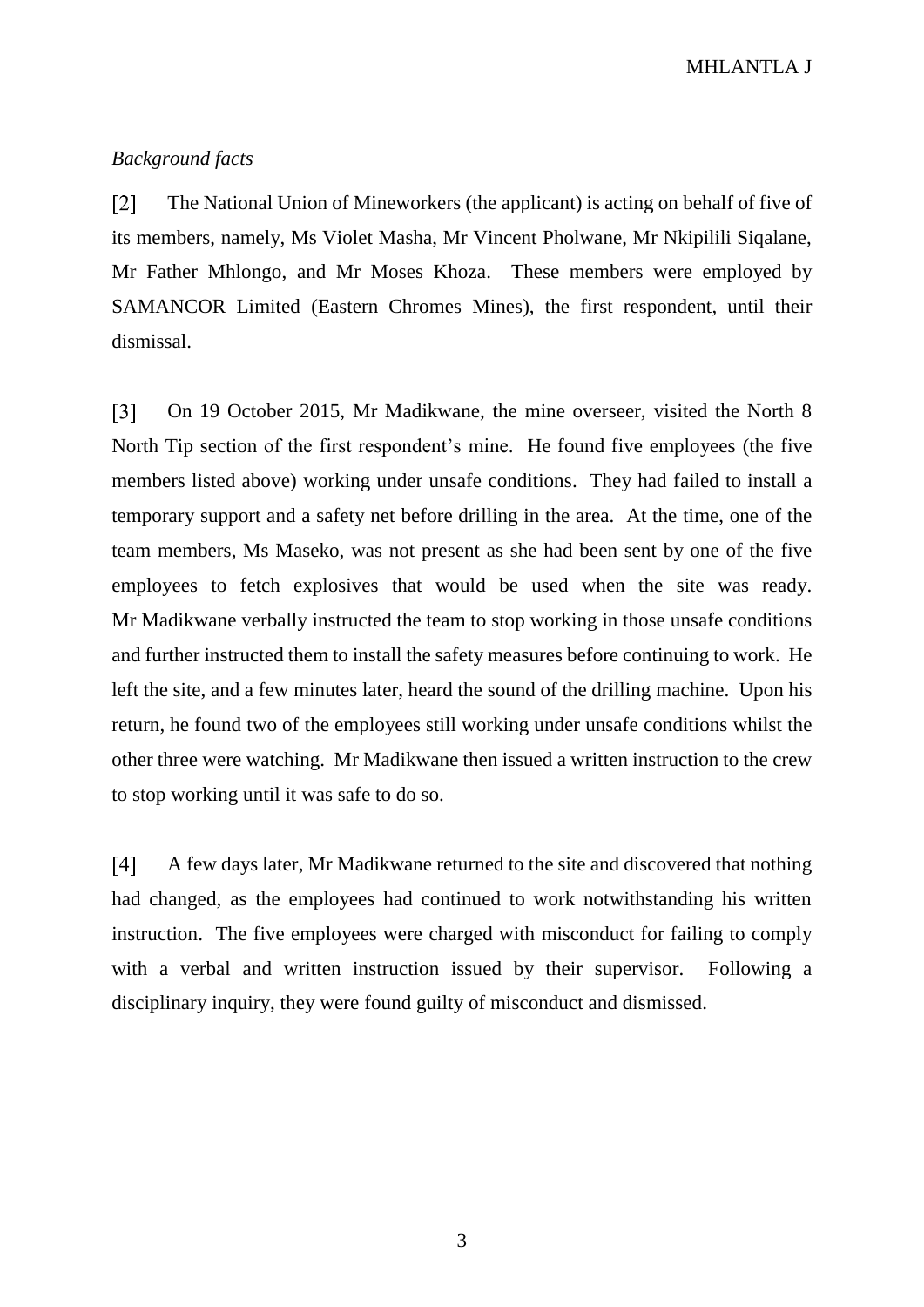MHLANTLA J

#### *Litigation history*

# *CCMA*

 $\sqrt{5}$ The dismissed employees lodged a dismissal dispute with the Commission for Conciliation, Mediation and Arbitration (CCMA), the third respondent. During the arbitration proceedings, the dismissed employees alleged that the employer had been inconsistent in disciplining its employees in that: (a) Ms Maseko, who was on duty with them, was not initially charged. It was only after a complaint by the applicant, that the employer had charged her, but she was acquitted; and (b) another employee, Mr Motlhabing, had also been charged for working under unsafe conditions, but had not been dismissed.

 $[6]$ After considering the evidence, the arbitrator concluded that the employees had been guilty of working without installing the safety measures as instructed.<sup>3</sup> However, he held that there was an unjustifiable differentiation between the employees and Ms Maseko which amounted to an inconsistency in the implementation of the disciplinary measures. Accordingly, the arbitrator held that the dismissal was unfair and issued an award for reinstatement of the employees.

### *Labour Court*

 $\overline{a}$ 

 $[7]$ The first respondent instituted review proceedings in the Labour Court. The Labour Court held that Mr Madikwane, the employees' supervisor, did not immediately return following his written instruction to inspect the working area, but did so only three or four days later when he found the site in the same condition as before. The Court held that there was insufficient evidence relating to the defiance of the written instruction to make a finding on credibility. It noted that the supervisor could have made a full report on what he had found and how his instruction had been defied.

<sup>&</sup>lt;sup>3</sup> Mr Nicholus Sono N.O. was the arbitrator. He is the second respondent and is cited in his official capacity as a commissioner for the third respondent, the CCMA. Both are cited for their interest in the matter and no relief is claimed against them. Neither is participating in these proceedings.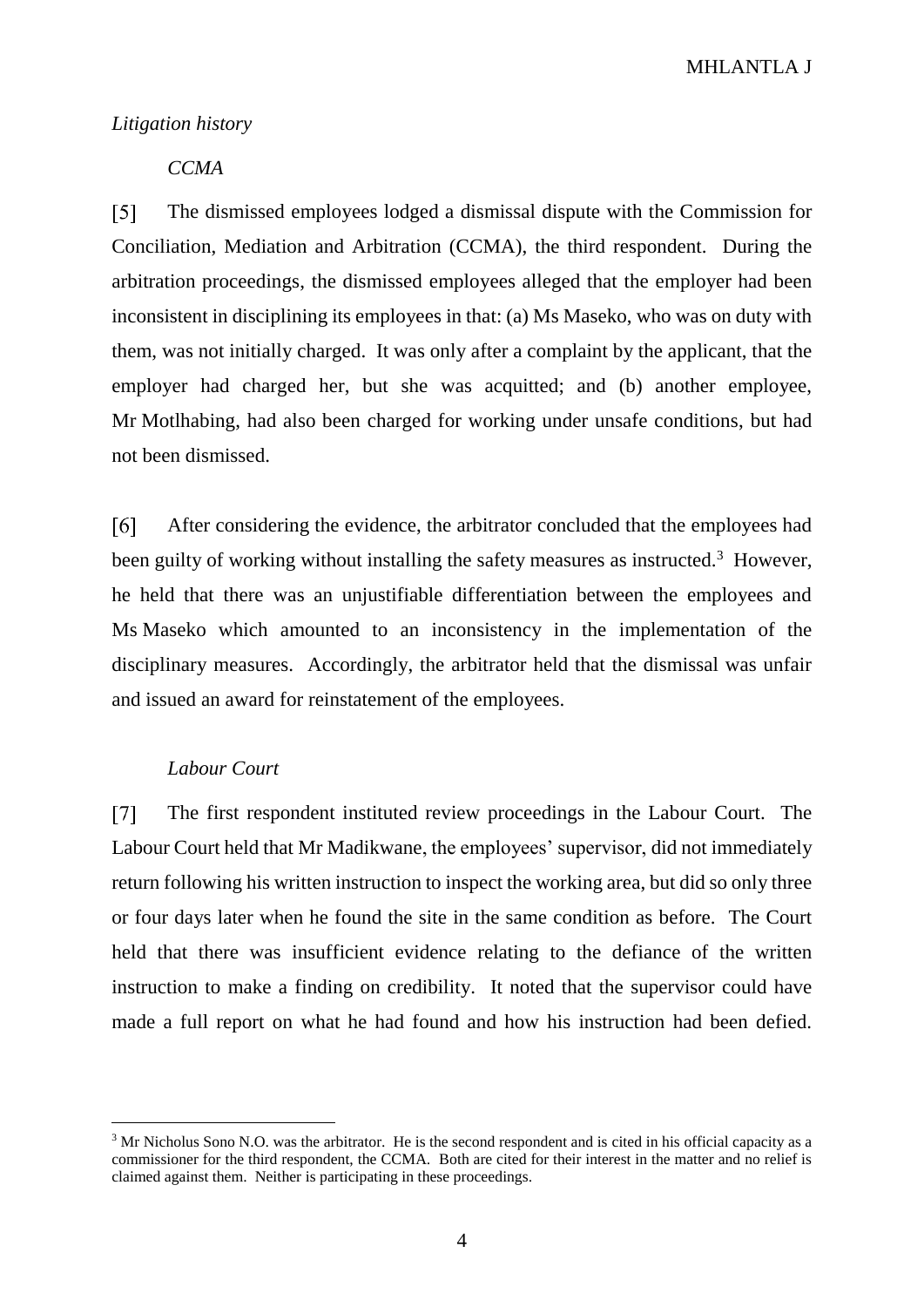Further, the lack of clear evidence on when he returned to visit and inspect the site, pointed to him not having done so.

[8] The Labour Court, therefore, held that the first respondent had failed to prove, on a balance of probabilities, that the employees had defied the written instruction given to them by Mr Madikwane. The review application was dismissed with no order as to costs.

### *Labour Appeal Court*

 $\overline{a}$ 

 $[9]$ The Labour Appeal Court held that the Labour Court had failed to consider the main issue, that is, whether the inconsistency in the application of disciplinary measures had been proved. After evaluating the evidence, the Labour Appeal Court rejected the arbitrator's finding of inconsistency of discipline on the basis that Ms Maseko, who had been acquitted, was not present when the instructions were issued. Furthermore, it held that the dismissed employees could not rely on the fact that Ms Maseko had been acquitted and use that as a basis for their challenge in respect of inconsistency of discipline. The Labour Appeal Court held that the Labour Court adopted an opposing position to that of the arbitrator concerning Mr Madikwane's instructions. Consequently, there was no basis for the Labour Court to hold that a reasonable decision-maker could find that the five employees did not disregard the instructions.

 $[10]$ The Labour Appeal Court held that the five employees were aware of the rules and that dismissal was an appropriate sanction for contravening the rules. It also held that, while it is generally not appropriate to dismiss an employee for a first offence, this default position need not be adopted if the misconduct is serious, including the wilful endangering of the safety of others. Further, the employees disregarded both a verbal and written instruction. Relying on *Impala Platinum*, <sup>4</sup> which underscored the

<sup>4</sup> Labour Appeal Court judgment above n 1 at para 26 citing *Impala Platinum Limited v Jansen* (2017) 38 ILJ 896 (LAC); [2017] 4 BLLR 325 (LAC) at para 17, in which that Court explicated the degree of seriousness which accompanies a failure to observe safety regulations in the mining context:

<sup>&</sup>quot;It is clear that the mining industry has been under tremendous scrutiny regarding safety measures due to the high risk in the nature of the work done. In order to have a safe mining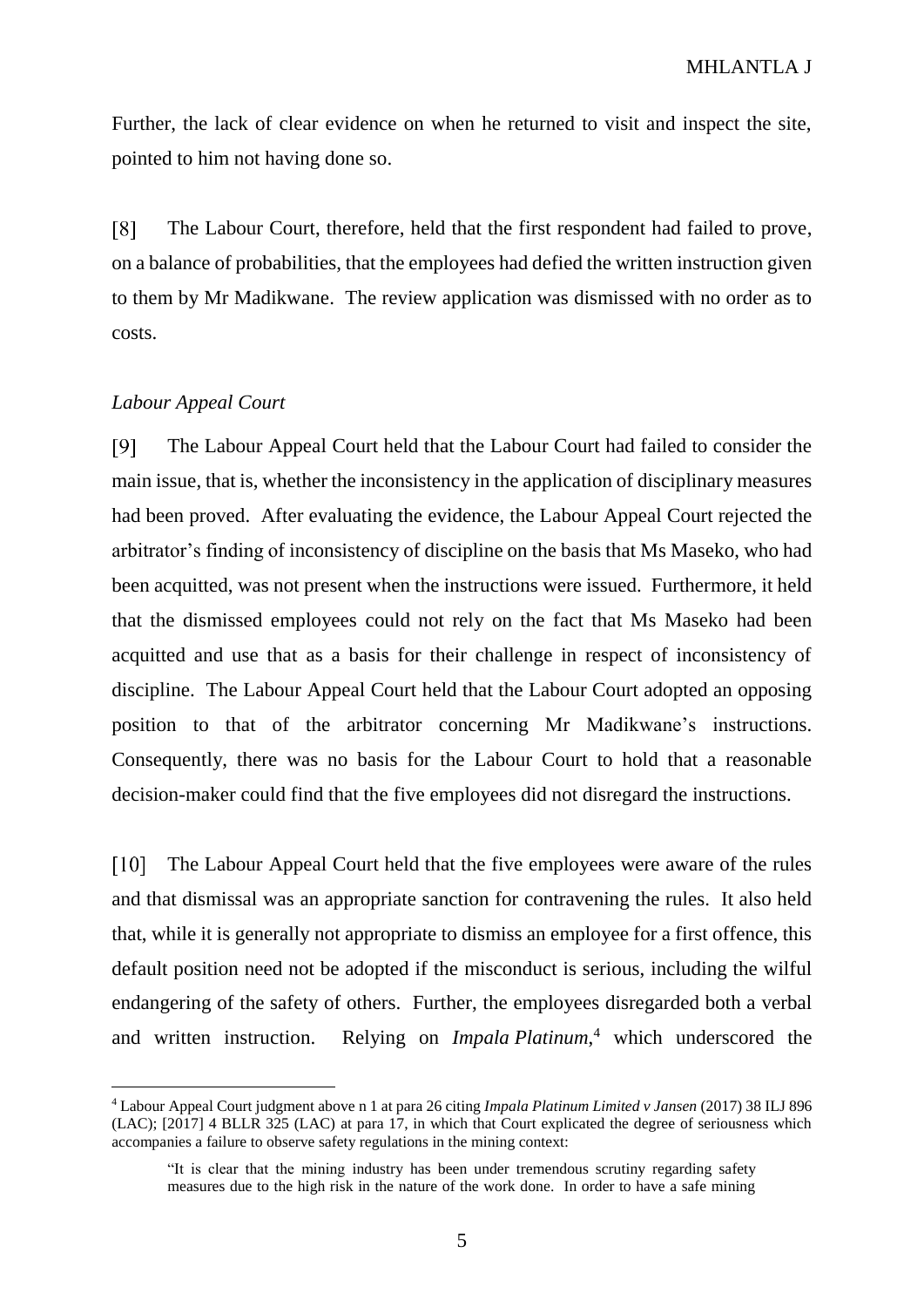importance of safety measures in the context of mining operations, it held that the sanction of dismissal was justified. The Labour Appeal Court upheld the appeal with costs. The order of the Labour Court was set aside. In its place, the Labour Appeal Court declared that the dismissal of the five employees was procedurally and substantively fair and the applicant was ordered to pay the costs of the application.

## *In this Court*

 $\overline{a}$ 

The applicant approached this Court for leave to appeal against the order of the  $[11]$ Labour Appeal Court. On 25 November 2020, the Chief Justice issued directions calling on the parties to file written submissions on costs, having particular regard to this Court's judgment in *Zungu*. 5

The parties have filed written submissions and the matter was determined  $\lceil 12 \rceil$ without oral argument.

### *Applicant's submissions*

 $\lceil 13 \rceil$ The applicant submits that the Labour Appeal Court was wrong on the law and facts when it set aside the judgment of the Labour Court. The applicant submits that at the heart of the matter is the inconsistent application of disciplinary measures and the Labour Appeal Court's misapplication of this principle. It submits that, as a matter of law, if an employer applies selective discipline and retains some employees while dismissing others, it is enjoined to reinstate the dismissed employees as the employer is taken to have condoned the misconduct. Therefore, the judgment and orders are inconsistent with section 23(1) of the Constitution, which provides for the right to fair

environment, the regulations which were contravened by Jansen were promulgated to ensure that workers doing underground work underwent competency training, and declared competent before being allowed to do underground work. By his actions Jansen did not only undermine the regulatory framework and put in danger life and limb, he also placed his employer at risk of section for contravening the statutory regulations."

<sup>5</sup> *Zungu v Premier of the Province of KwaZulu-Natal* [2018] ZACC 1; (2018) 39 ILJ 523 (CC); 2018 (6) BCLR 686 (CC).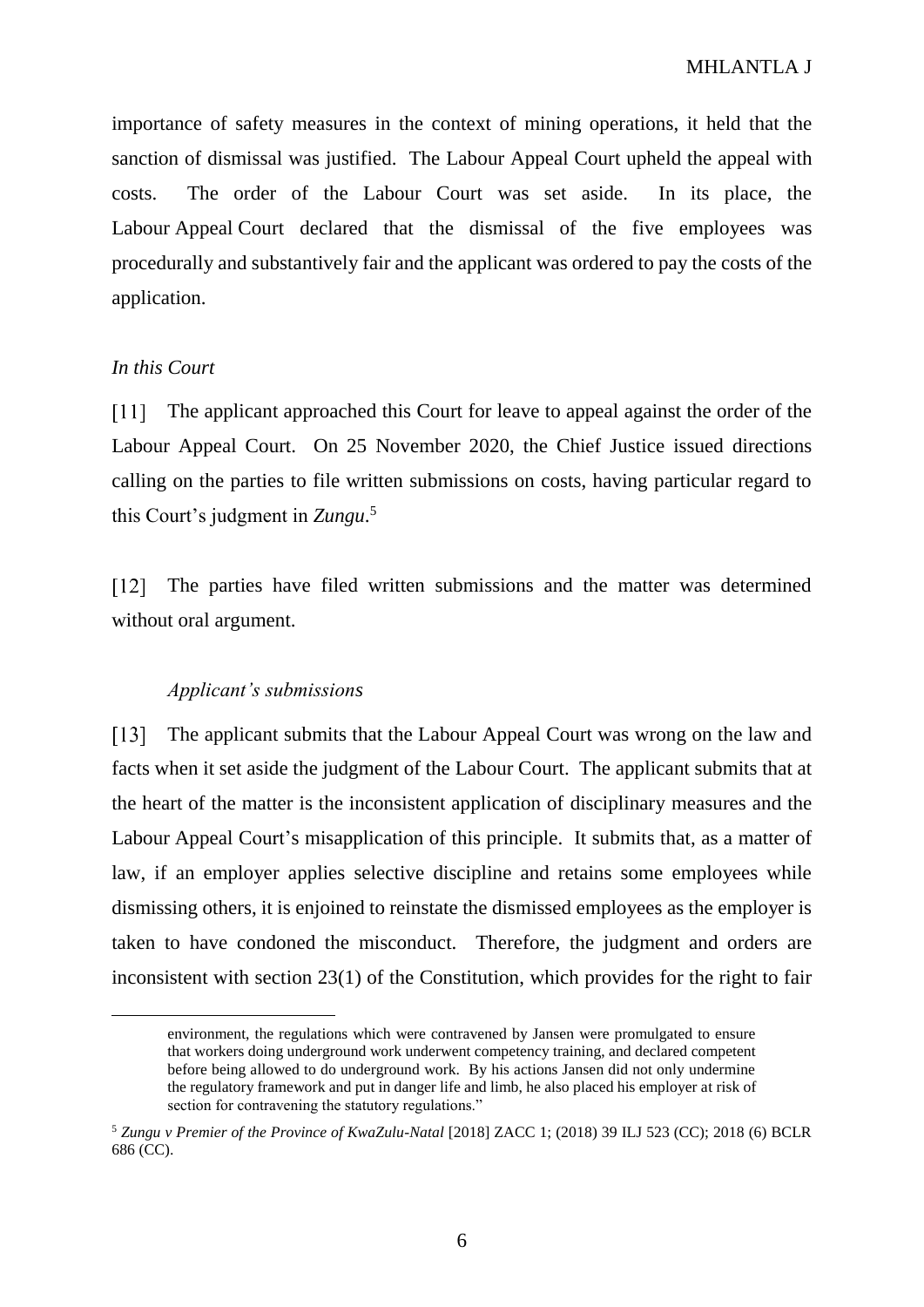labour practices. Furthermore, the application raises constitutional issues as it implicates the right to fair labour practices and the right to access courts, as provided for in section 23(1) and section 34 of the Constitution respectively.

 $[14]$ Regarding the allegation of the inconsistency of discipline amongst the employees, the applicant submits that Mr Motlhabing was charged for similar conduct, but not dismissed. Further, Ms Maseko was not dismissed, while she was also part of the group that worked with the dismissed employees. The applicant submits that there is no reason why Ms Maseko was treated differently, despite her not being present when Mr Madikwane visited the team. In addition, her being subject to the disciplinary inquiry was merely a formality and her relationship with Mr Madikwane played a role in her receiving different treatment. It submits that the Labour Appeal Court failed to consider all material evidence before it, and also failed to ensure that all parties were treated fairly. The applicant submits that not all of the dismissed employees had carried out the work after the verbal instruction. Others were merely standing around and, therefore, those employees were dismissed for derivative misconduct. This, it submits, is in conflict with this Court's decision in *Dunlop Mixing and Technical Services*. <sup>6</sup> The applicant submits that, despite evidence that all five employees carried out some work, the Labour Appeal Court erred when it upheld the appeal.

 $[15]$ The applicant submits that the sanction was disproportionate, in that the alleged seriousness of the risk was exaggerated during the dispute resolution proceedings as it was evident that compliance with the verbal instruction would not have led to the misconduct charge. Lastly, the Labour Appeal Court failed to take into account the personal circumstances of the dismissed employees and did not afford them the protection of section 23(1) of the Constitution.

 $\overline{a}$ 

<sup>6</sup> *National Union of Metalworkers of South Africa obo Nganezi v Dunlop Mixing and Technical Services (Pty) Ltd* [2019] ZACC 25; 2019 (5) SA 354 (CC); 2019 (8) BCLR 966 (CC) (*Dunlop Mixing and Technical Services*).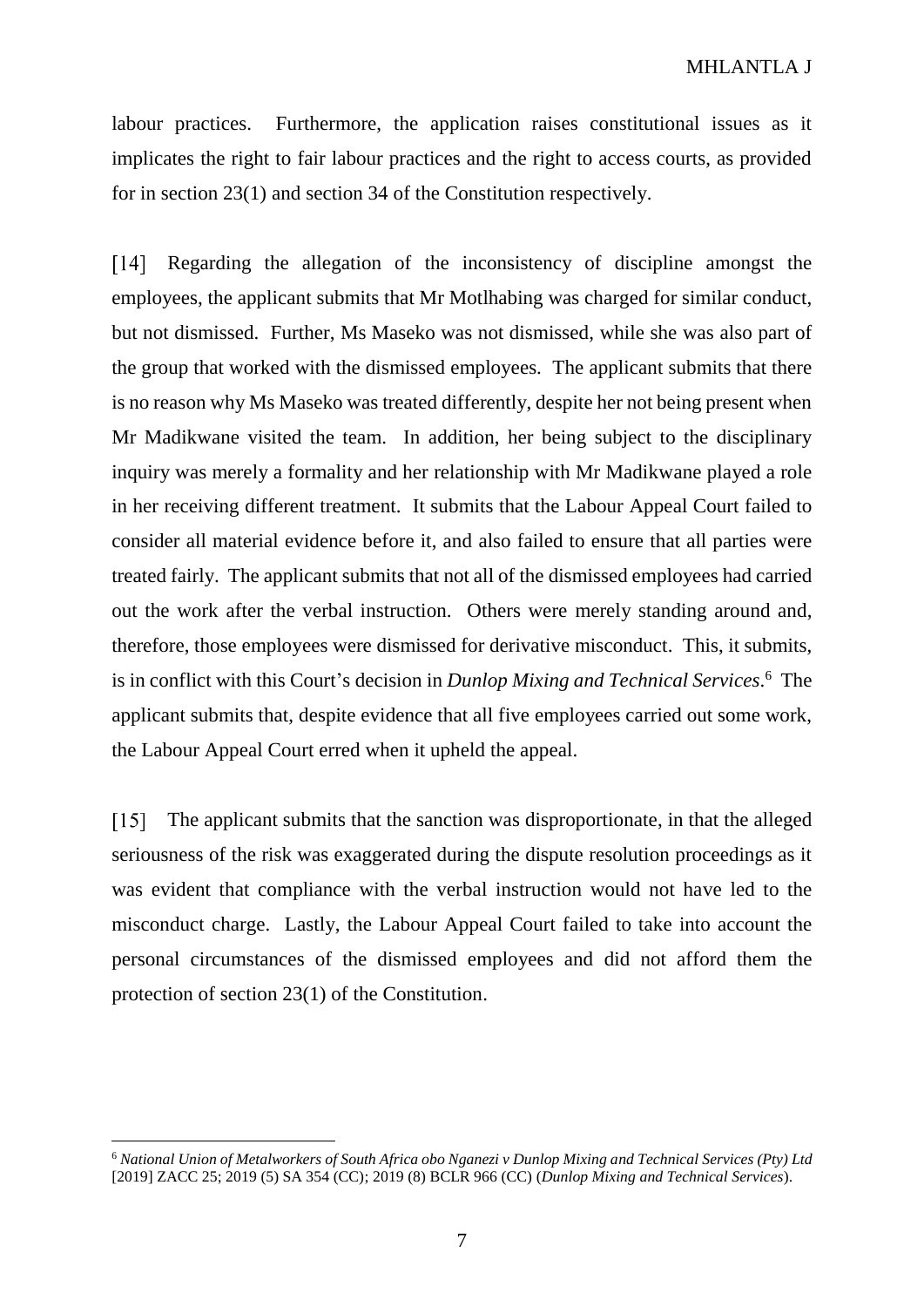### MHLANTLA J

#### *First respondent's submissions*

 $[16]$ The first respondent submits that the application does not raise a matter of public importance and the Labour Appeal Court applied well-established principles of law. The first respondent submits that the Labour Appeal Court noted that the arbitrator had found the misconduct proven, and having considered the issue itself, also found that the dismissed employees had failed to adhere to the instructions. It notes that this issue is not challenged by the applicant before this Court.

The first respondent submits that the derivative misconduct argument was not  $[17]$ raised in the Labour Appeal Court and the argument lacks substance. It submits that the individual members who were dismissed were part of a 'gang of employees' working together in a section of the mine without making it safe as required. They continued to do so despite an instruction to the contrary. The distinction that some were onlookers is not justified, as they were all required to stop working and make the area safe and they failed to do so. The first respondent further submits that *Dunlop Mixing and Technical Services* has no bearing on this matter, as it sets out the employees' fiduciary responsibility to account to the employer in the context of a protected strike.

The first respondent submits that the Labour Appeal Court held that there was  $[18]$ no factual basis for finding that the employer had failed to comply with the parity principle. It submits that the applicant has failed to show that Ms Maseko had been found guilty or should have been found guilty of the same infractions. It submits that the applicant has failed to demonstrate that the Labour Appeal Court was wrong in its articulation of the principles relating to consistent discipline. Furthermore, the applicant has failed to raise any issue of principle relevant to the Labour Appeal Court's evaluation and assessment of the seriousness of the misconduct.

Regarding the sanction, the first respondent notes that the personal circumstances  $[19]$ of the employees were not canvassed in the Labour Appeal Court and there is no suggestion that, had they been considered, they would have been material to a decision

8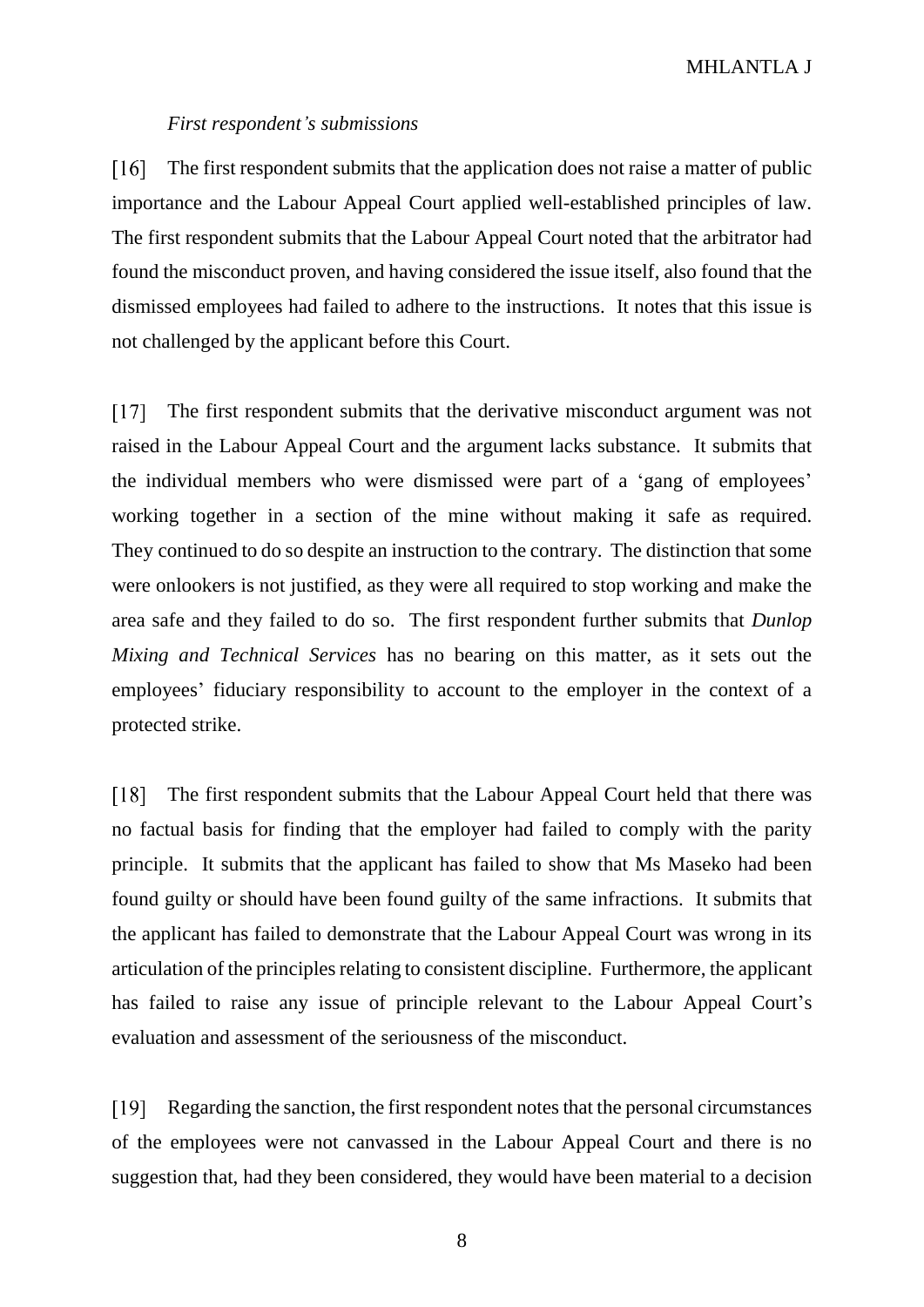to uphold the dismissal. Consequently, there is no basis to conclude that this was not considered.

### *Issues*

This Court has to determine the following issues:  $\lceil 20 \rceil$ 

- (a) Whether condonation should be granted;
- (b) Whether this matter engages this Court's jurisdiction;
- (c) Whether it is in the interests of justice to grant leave to appeal;
- (d) Whether the dismissal was procedurally and substantively fair; and
- (e) What is an appropriate remedy in the circumstances?

#### *Condonation*

 $\lceil 21 \rceil$ The application is out of time by approximately 20 days. The applicant submits that it was not informed of the date of hand down of the Labour Appeal Court judgment. It discovered on 22 June 2020 that the judgment had been delivered on 18 May 2020. It received the judgment on 23 June 2020. Upon considering the judgment, it instructed its attorneys to file an application for leave to appeal and briefed a senior counsel experienced in constitutional litigation. The applicant submits that the delay was not out of disregard for the rules of this Court, nor was it wilful. The delay should be compensated for by the reasonable prospects of success on appeal, the importance of the matter and the constitutional issues implicated. The first respondent opposes the application on the basis that the delay is excessive, the explanation does not cover the entire period and the application has no prospects of success.

In my view, the delay is minimal and the explanation is satisfactory. Furthermore, there will be no significant prejudice to the first respondent. Therefore, condonation should be granted.

9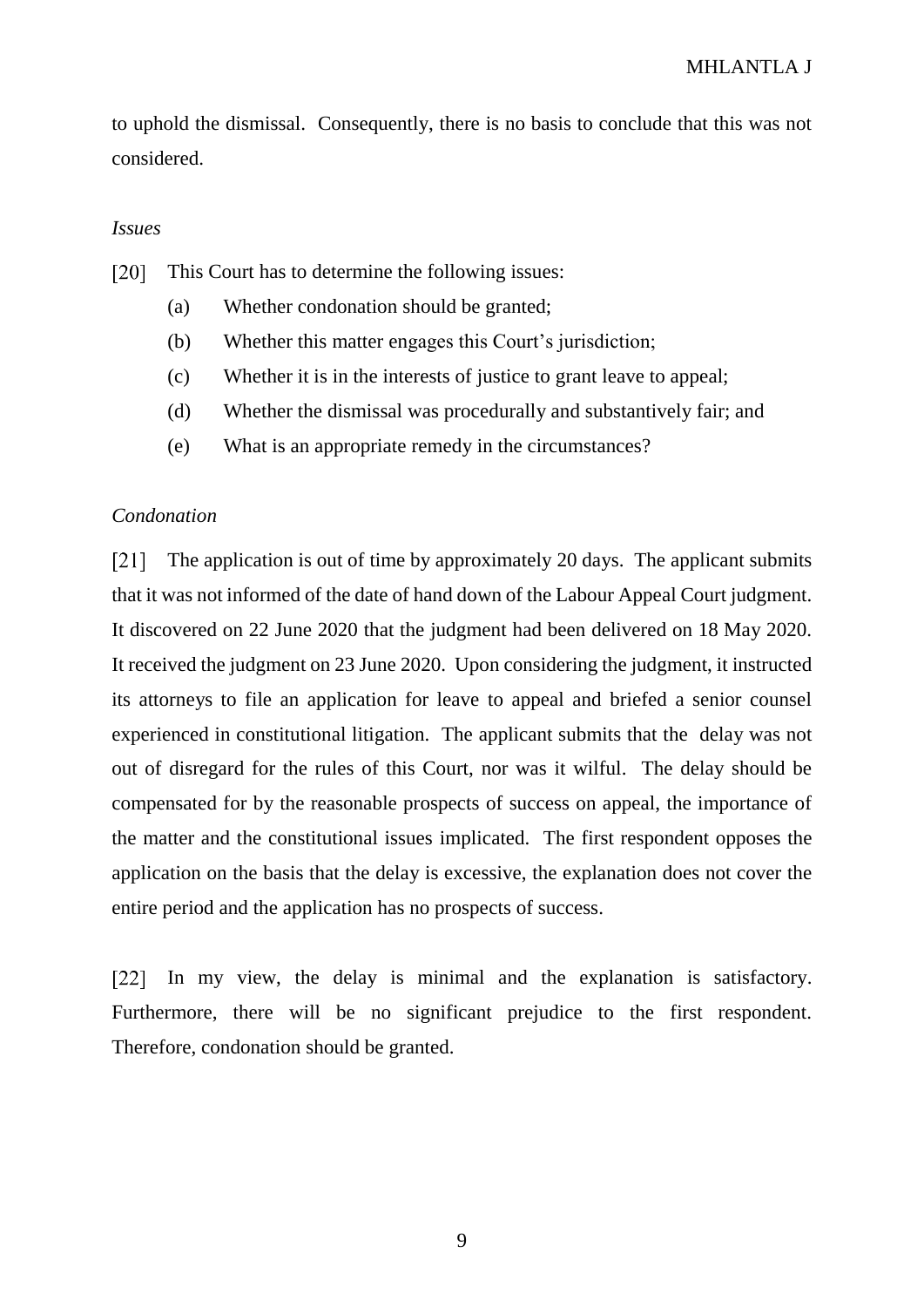### *Jurisdiction*

 $\lceil 23 \rceil$ This matter implicates the employees' rights to fair labour practices, a fair hearing and access to justice. Therefore, constitutional issues have been raised. Thus, this Court's jurisdiction is engaged. This is specifically with regard to the question whether the employees' dismissal was unfair. Second, whether the Labour Appeal Court was correct in mulcting the applicant in costs. This Court has the requisite jurisdiction to deal with both issues.

## *Leave to appeal*

[24] Having established jurisdiction, the question remaining is whether it is in the interests of justice for leave to appeal to be granted. This Court's decision in *NEHAWU* is instructive in this regard.<sup>7</sup> In *NEHAWU*, this Court stated that determining whether it is in the interests of justice to grant leave to appeal requires – among other considerations – an assessment of whether there are reasonable prospects of success in the application.<sup>8</sup> In essence, whether there are reasonable prospects that an appeal court will reverse or materially alter the decision of the court a quo.

[25] With regard to the merits, there are no reasonable prospects of success. I expand more on this below. However, the issue of costs is on a different footing in respect of which there are reasonable prospects of success. What follows is a discussion of each aspect, that is, the merits and costs, in the determination whether leave to appeal should be granted.

### *Merits*

 $\overline{a}$ 

[26] While Ms Maseko was charged, this was not completely on the same grounds as the dismissed employees, as she was not present when the supervisor arrived at the site and had not participated during the drilling exercise. The other employee,

<sup>7</sup> *National Education Health and Allied Workers Union v University of Cape Town* [2002] ZACC 27; 2003 (3) SA 1 (CC); 2003 (2) BCLR 154 (CC) (*NEHAWU*).

<sup>&</sup>lt;sup>8</sup> Id at paras 14 and 25.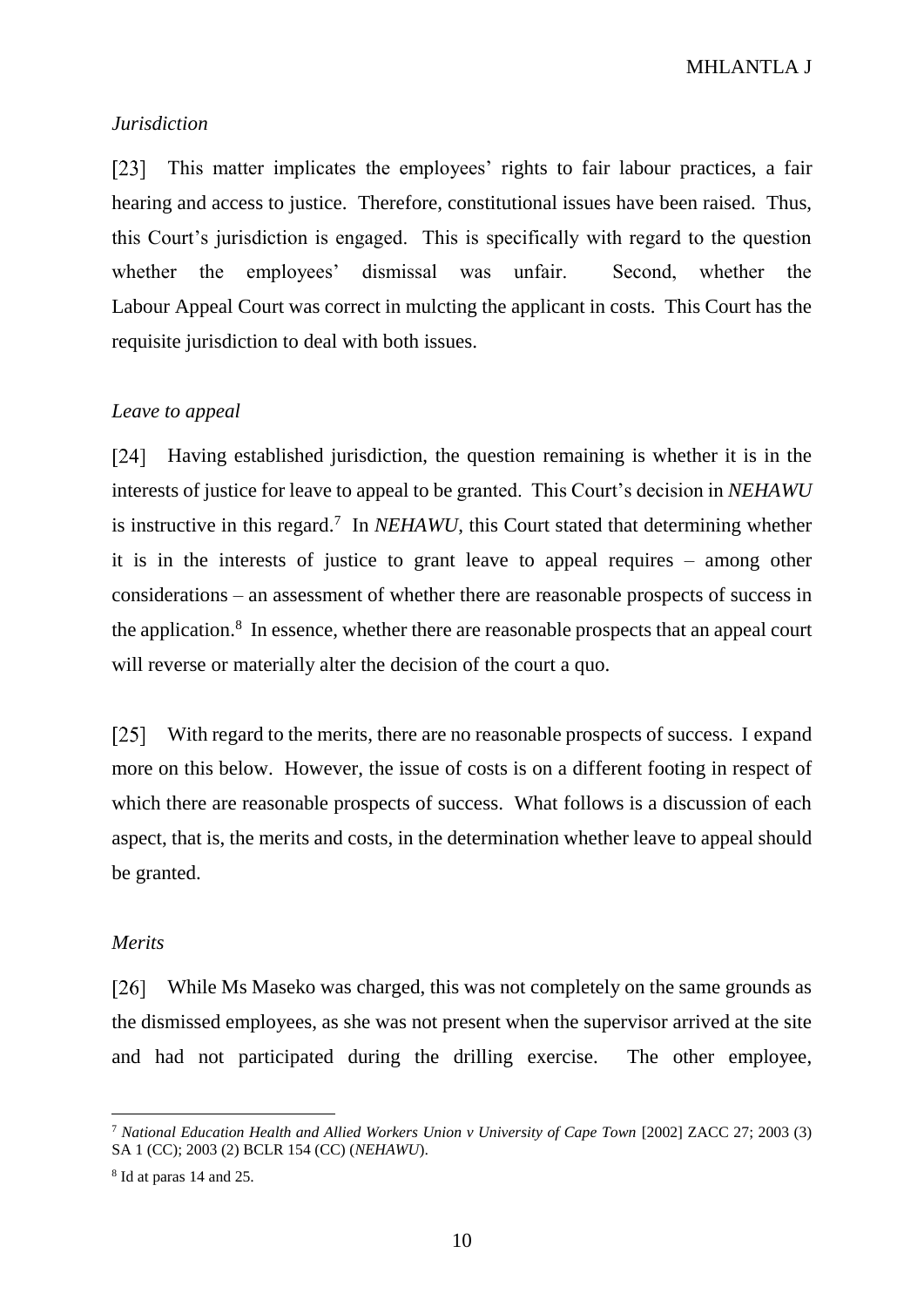Mr Motlhabing, had been charged for failing to install the safety net properly. It was found that the safety net and camlocks had been installed, but there were insufficient S- hooks. Therefore, his case can be distinguished from the circumstances of the dismissed employees. The Labour Appeal Court was correct in concluding that there was no basis for a finding of inconsistency of discipline. The Labour Appeal Court considered the evidence and held that the employees had been correctly found guilty of working in conditions that breached health and safety standards. That conclusion is unassailable.

 $\lceil 27 \rceil$ What remains is the issue of the sanction. The employees were employed in the mining industry. They were performing underground work and drilling in unsafe conditions.<sup>9</sup> They disregarded their supervisor's verbal and written instructions meant to ensure that adequate safety measures were in place. By doing so, they undermined their supervisor. The misconduct is serious because it placed their lives, and those of the other workers, at risk. The sanction of dismissal was thus justified. Therefore, the Labour Appeal Court was correct in setting aside the arbitration award and confirming the dismissal of the five employees. It follows that the application for leave to appeal on the merits lacks reasonable prospects of success and must be dismissed.

#### *Costs*

 $\overline{a}$ 

[28] Lastly, the question of costs. The applicant submits that the costs orders are unjustified. The Labour Appeal Court did not apply the principle set out in *Dorkin*<sup>10</sup>

<sup>9</sup> *Impala Platinum* above n 4 is apposite in these circumstances.

<sup>10</sup> *Member of the Executive Council for Finance: KwaZulu-Natal v Dorkin N.O.* [2007] ZALAC 34; [2008] 29 ILJ 1707 (LAC) (*Dorkin*) at para 19, in which the Labour Appeal Court stated the reasons why costs orders in labour matters would ordinarily be unjustified, as follows:

<sup>&</sup>quot;[T]he norm ought to be that cost orders are not made unless those requirements are met. In making decisions on cost orders this Court should seek to strike a fair balance between on the one hand, not unduly discouraging workers, employers, unions and employers' organisations from approaching the Labour Court and this Court to have their disputes dealt with, and, on the other, allowing those parties to bring to the Labour Court and this Court frivolous cases that should not be brought to Court. That is a balance that is not always easy to strike but, if the Court is to err, it should err on the side of not discouraging parties to approach these Courts with their disputes. In that way these Courts will contribute to those parties not resorting to industrial action on disputes that should properly be referred to either arbitral bodies for arbitration or to the Courts for adjudication."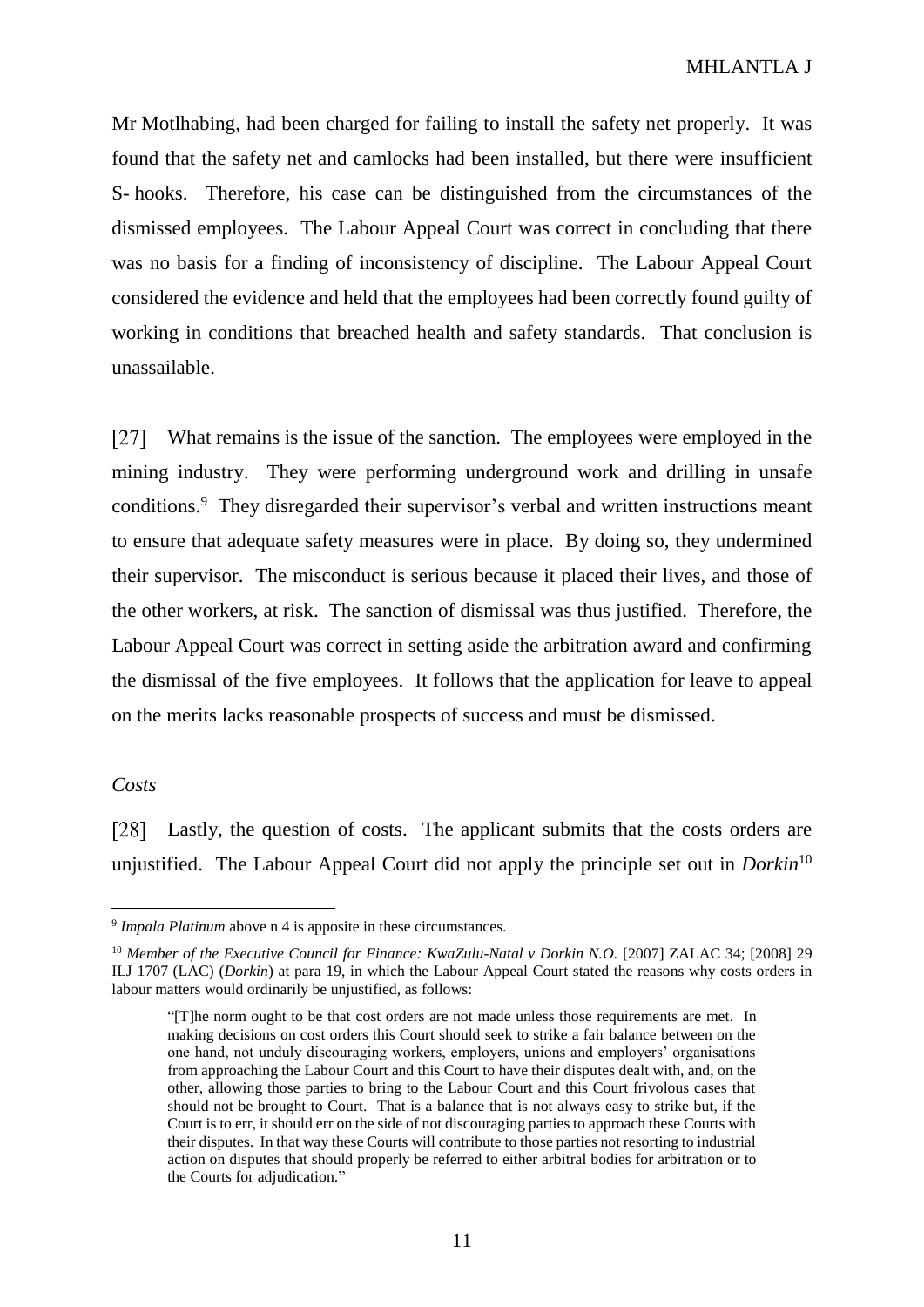and *Zungu*,<sup>11</sup> and thus did not exercise its discretion judicially. The first respondent submits that the principles applicable to the awarding of costs are well-known and there is no principle for this Court to engage with or provide guidance on. Further, the matter does not raise a constitutional or a legal issue of general public importance.

 $[29]$ I agree with the applicant that the Labour Appeal Court did not have regard to this Court's decision in *Zungu*. In *Zungu*, this Court held that "the rule of practice that costs follow the result does not apply in labour court matters".<sup>12</sup> The Court also quoted *Dorkin* with approval where it was held that it is crucial not to discourage employees, unions and employers' organisations from approaching the Labour Court and Labour Appeal Court by mulcting unsuccessful litigants in costs.<sup>13</sup> This Court further said that reasons must be provided where a costs order is issued.<sup>14</sup>

[30] In this matter, the Labour Appeal Court mulcted the applicant in costs without furnishing reasons for doing so. It appears that the Labour Appeal Court simply adopted the rule that costs follow the result. There is nothing to indicate why the applicant was ordered to pay the costs in both Courts. This is compounded by the fact that the Labour

 $\overline{a}$ 

(b) the conduct of the parties—

(i) in proceeding with or defending the matter before the Court; and

<sup>11</sup> *Zungu* above n 5 at para 26. In *Zungu*, this Court endorsed and applied the principle set out in *Dorkin*, which was that in the ordinary course of a labour matter, the applicant ought not to be mulcted in costs should they fail in their claim unless circumstances render it just to do so.

 $12$  Id at para 24.

 $13 \text{ Id}$ 

<sup>&</sup>lt;sup>14</sup> Id at paras 24-5. The reasons a court may have for a costs order against a party ought to have regard to the factors set out in section 162 of the Labour Relations Act 66 of 1995 which read as follows:

<sup>&</sup>quot;(1) The Labour Appeal Court may make an order for the payment of costs, according to the requirements of the law and fairness.

<sup>(2)</sup> When deciding whether or not to order the payment of costs, the Labour Appeal Court may take into account—

<sup>(</sup>a) whether the matter referred to the Court should have been referred to arbitration in terms of this Act and, if so, the extra costs incurred in referring the matter to the Court; and

<sup>(</sup>ii) during the proceedings before the Court.

<sup>(3)</sup> The Labour Appeal Court may order costs against a party to the dispute or against any person who represented that party in those proceedings before the Court."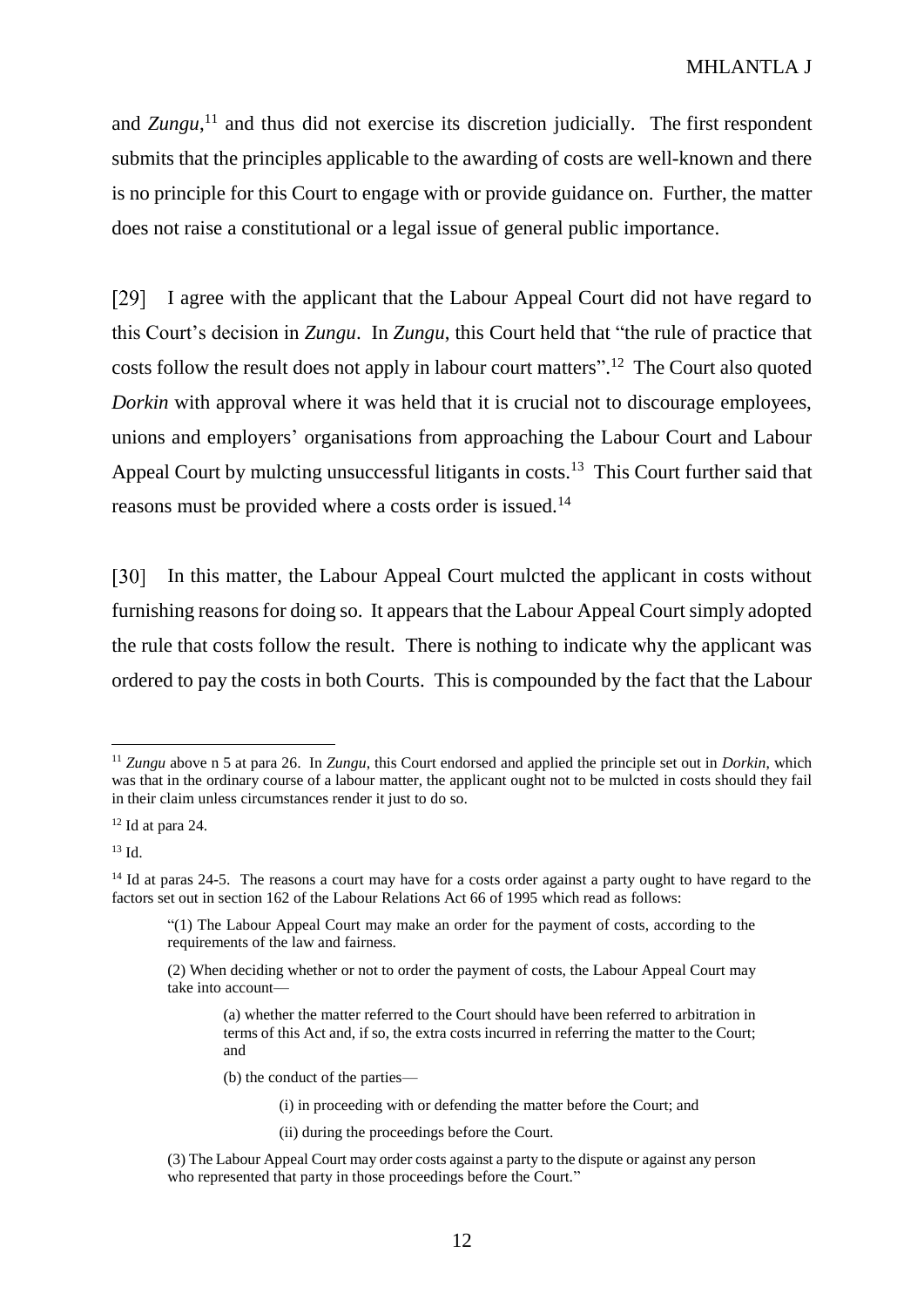Court had made no order as to costs in its judgment. In this regard, the Labour Appeal Court substituted the Labour Court's order as follows: (a) the arbitration award was reviewed and set aside; (b) the dismissal of the employees was declared procedurally and substantively fair; and (c) the third respondent (the applicant in this Court) was ordered to pay the costs of the application. There is no explanation for order number three, which had the effect of overturning the Labour Court's finding that there should be no order as to costs.

The applicant's role is to defend the rights of its members. It cannot be argued [31] that challenging a dismissal alone justifies a costs order. Mulcting the applicant in costs in a labour matter where there is no finding of any untoward conduct on the part of the applicant is intolerable. The costs orders will have a chilling effect on the applicant and may deter it from fulfilling its duty to represent its members without fear of reprisal. This may affect its members' right to access justice and thus, may infringe sections 23 and 34 of the Constitution. However, there may be instances where a costs order is warranted and in that case, reasons must be provided. Therefore, it is in the interests of justice that leave to appeal against the costs orders issued by the Labour Appeal Court be granted.

It is a trite principle of our law that a court considering an order of costs exercises  $\lceil 32 \rceil$ a discretion. This discretion is to be exercised judicially and in accordance with the correct principles of law. Where this is not so, an appeal court is enjoined to interfere.

[33] In this matter, the Labour Appeal Court did not provide reasons for its costs orders. The costs orders are at odds with this Court's decision in *Zungu*, and fly in the face of what was said in *Dorkin*. In this regard, it erred in departing from the general rule that losing parties in labour matters should not be ordered to pay the successful parties' costs, unless there are reasons warranting the imposition of a costs order. Therefore, the Labour Appeal Court did not exercise its discretion judicially. This Court is thus entitled to interfere with the costs order. It follows that the appeal on costs should be upheld and the costs orders set aside.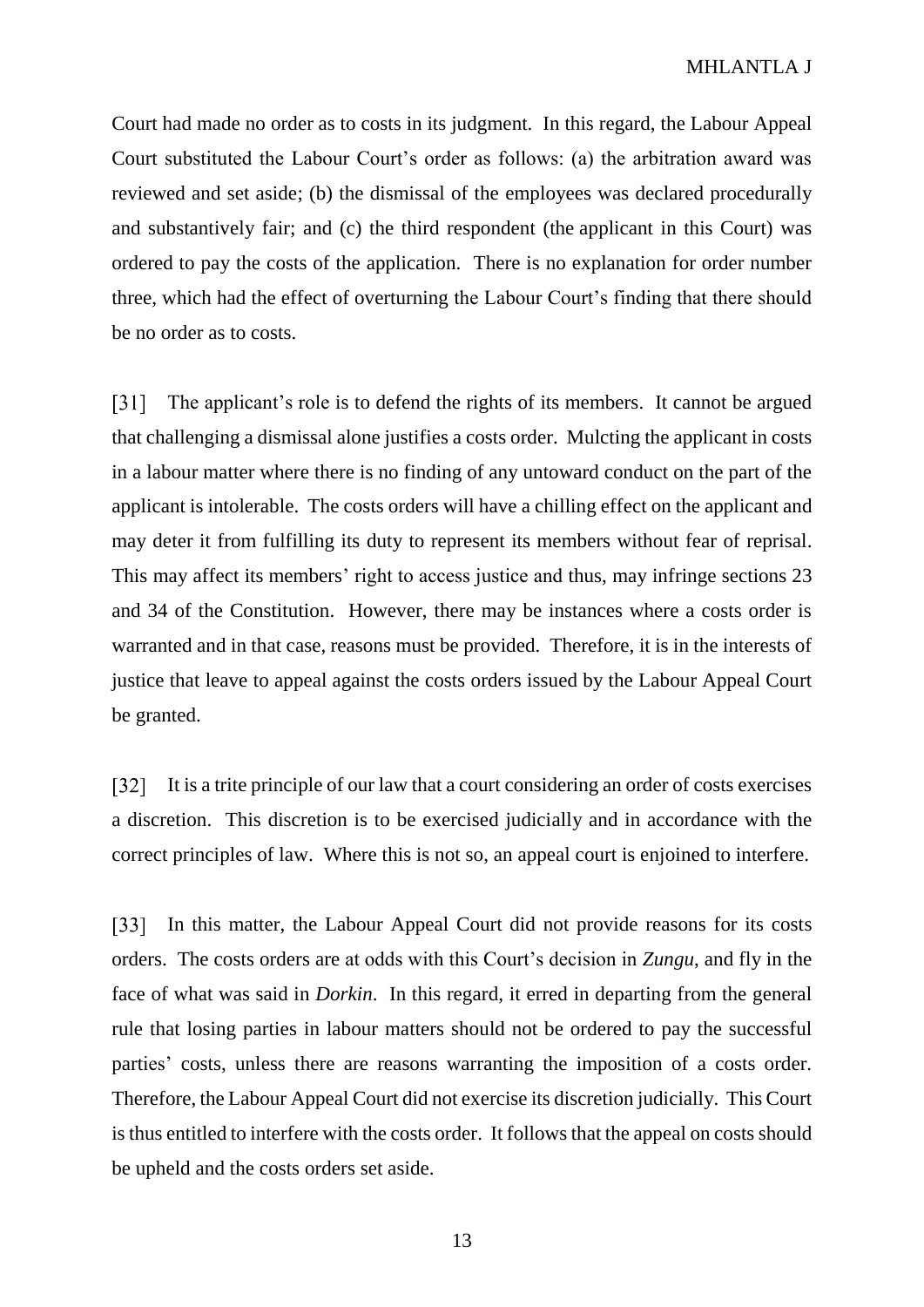*Order*

- $[34]$ The following order is made:
	- 1. Condonation is granted.
	- 2. Leave to appeal on the merits is refused.
	- 3. Leave to appeal against the costs orders of the Labour Appeal Court is granted.
	- 4. The appeal against the costs orders of the Labour Appeal Court is upheld.
	- 5. The costs orders granted by the Labour Appeal Court are set aside.
	- 6. No order as to costs is made in relation to the proceedings in this Court.